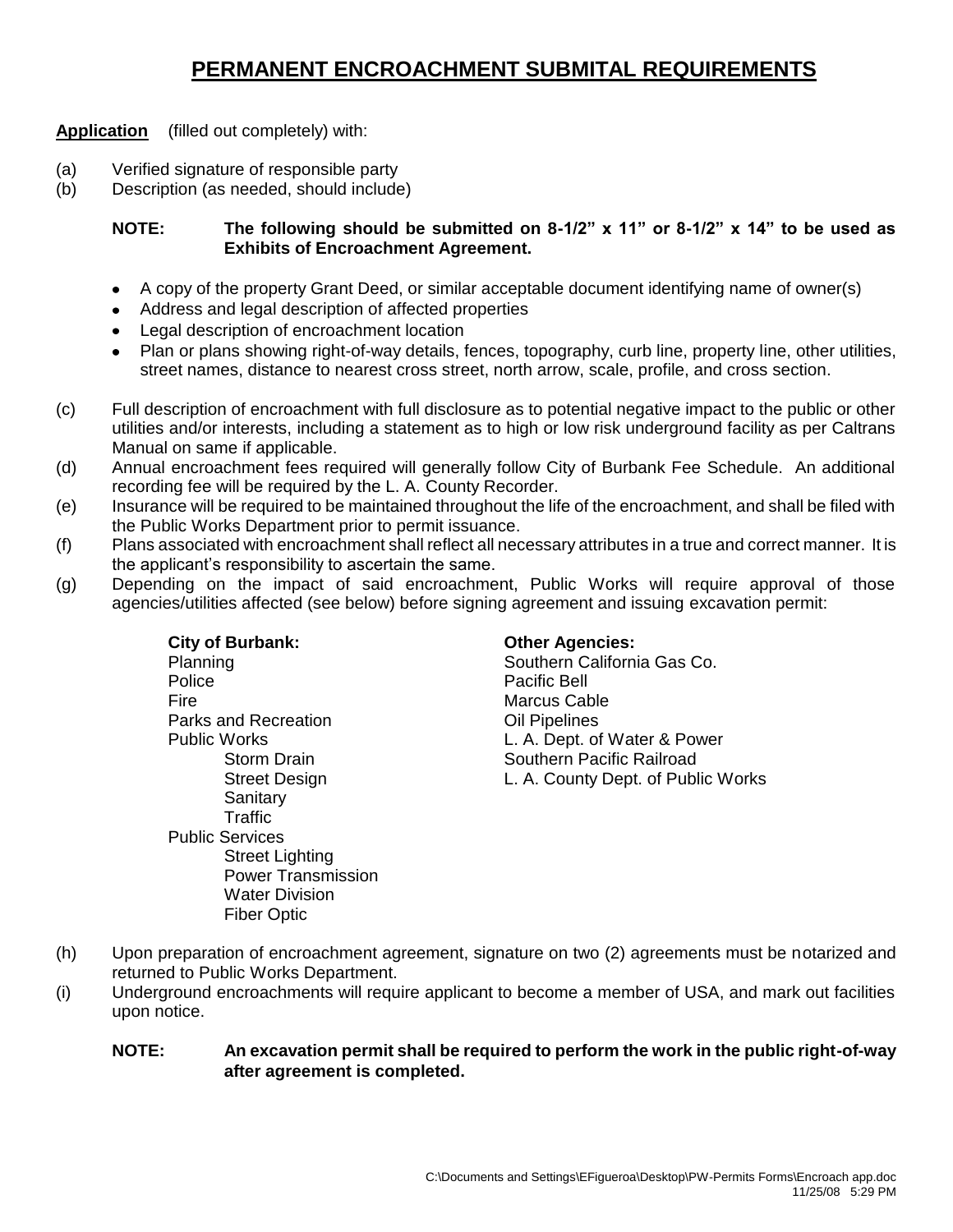

## **CITY OF BURBANK Public Works Department**

## **APPLICATION FOR PERMIT/AGREEMENT TO ENCROACH ON CITY PROPERTY**

This application form, notwithstanding the signed approval by the Director of Public Works or his deputy, below, does not constitute a permit. The Permit shall be contained in an Agreement/Covenant the terms of which shall be in accordance with BMC Title 7 Chapter 3 Article 7, as prepared by the City Attorney, signed, notarized and recorded accordingly. Among other provisions in the Agreement will be the payment of charges and applicable fees as set by the latest Burbank Fee Resolution, filing of evidence of public liability insurance with additional insured endorsement or hold-harmless agreement, and a building permit and/or excavation/construction permit as the case may require.

Information contained in this application shall form the basis for the agreement and must be true and as complete as possible.

- 1. REAL PROPERTY ABUTTING PROPOSED ENCROACHMENT:
	- a. Commonly Known As (Address):

| b. Legal Description: Tract No. |  | <b>Block</b> |  |
|---------------------------------|--|--------------|--|

| Assessor's Parcel No. |  |  |
|-----------------------|--|--|
|                       |  |  |

2. DESCRIPTION OF CITY-OWNED PROPERTY PROPOSED TO ENCROACH UPON:

|  |  | 3. ENCROACHMENT: |  |  |  | a. Is the encroachment: $\Box$ Subterranean $\Box$ Surface $\Box$ Aerial |  |  |  |
|--|--|------------------|--|--|--|--------------------------------------------------------------------------|--|--|--|
|  |  |                  |  |  |  |                                                                          |  |  |  |
|  |  |                  |  |  |  |                                                                          |  |  |  |
|  |  |                  |  |  |  |                                                                          |  |  |  |
|  |  |                  |  |  |  |                                                                          |  |  |  |
|  |  |                  |  |  |  |                                                                          |  |  |  |
|  |  |                  |  |  |  |                                                                          |  |  |  |
|  |  |                  |  |  |  |                                                                          |  |  |  |

d. EXHIBIT PLANS: An exhibit plan or plans of the encroachment must be submitted. The plans shall be of professional quality, preferably in 8-1/2" x 11" sheets for document processing facility, and shall show to a convenient scale the shape, dimensions, and extent of the encroachment as related to the abutting property and nearby public improvements and utilities, which must be fully and completely shown and located. A vicinity plan is to be submitted.

4. APPLICANT INFORMATION:

- a. Owner/s of Abutting Real Property:
- i. Name Tel.

Address